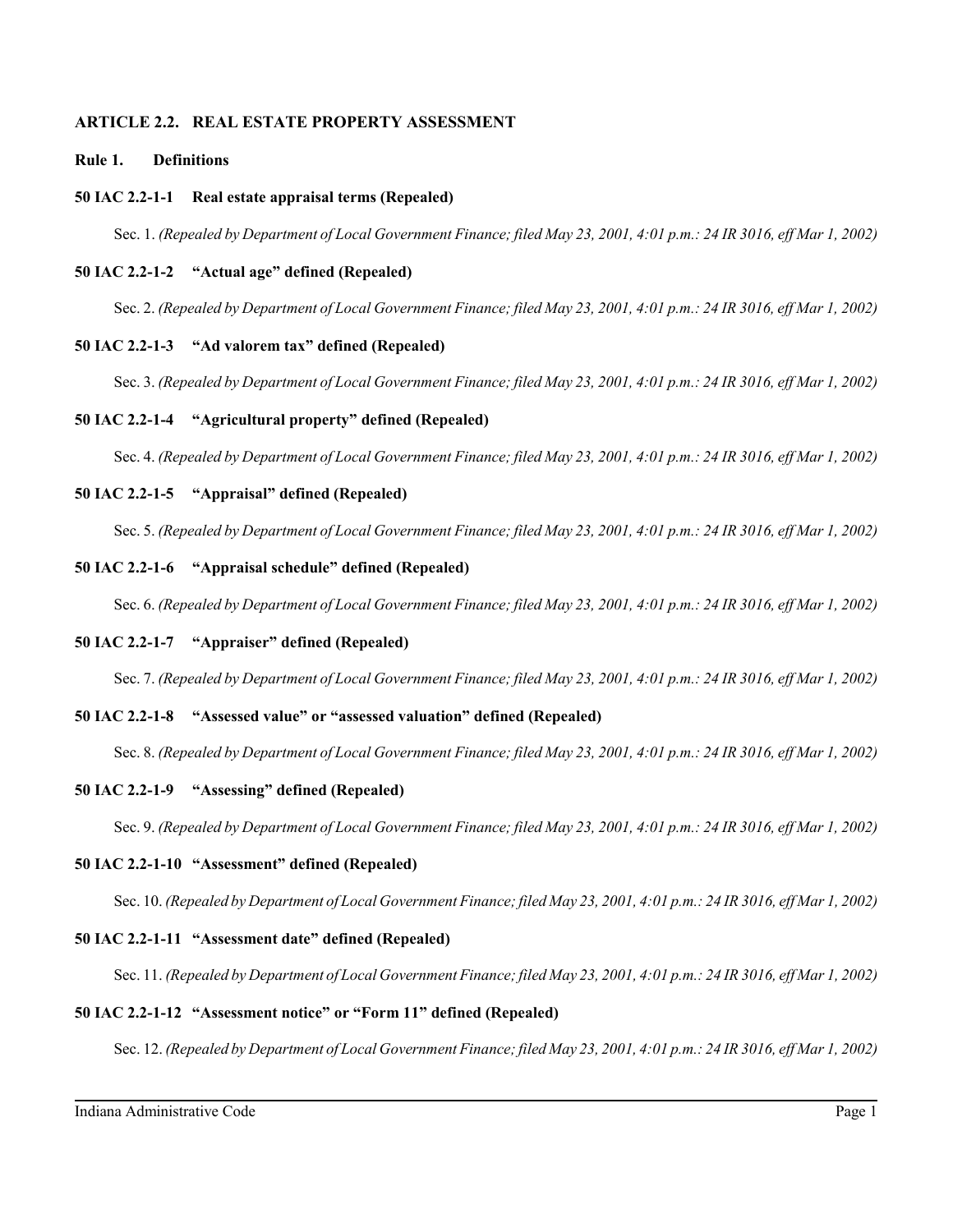#### REAL ESTATE PROPERTY ASSESSMENT

### **50 IAC 2.2-1-13 "Assessment period" defined (Repealed)**

Sec. 13. *(Repealed by Department of Local Government Finance; filed May 23, 2001, 4:01 p.m.: 24 IR 3016, eff Mar 1, 2002)*

## **50 IAC 2.2-1-14 "Assessment roll" defined (Repealed)**

Sec. 14. *(Repealed by Department of Local Government Finance; filed May 23, 2001, 4:01 p.m.: 24 IR 3016, eff Mar 1, 2002)*

## **50 IAC 2.2-1-15 "Assessor" defined (Repealed)**

Sec. 15. *(Repealed by Department of Local Government Finance; filed May 23, 2001, 4:01 p.m.: 24 IR 3016, eff Mar 1, 2002)*

## **50 IAC 2.2-1-16 "Base price" defined (Repealed)**

Sec. 16. *(Repealed by Department of Local Government Finance; filed May 23, 2001, 4:01 p.m.: 24 IR 3016, eff Mar 1, 2002)*

## **50 IAC 2.2-1-17 "Blighted area" defined (Repealed)**

Sec. 17. *(Repealed by Department of Local Government Finance; filed May 23, 2001, 4:01 p.m.: 24 IR 3016, eff Mar 1, 2002)*

## **50 IAC 2.2-1-18 "Board of review" defined (Repealed)**

Sec. 18. *(Repealed by Department of Local Government Finance; filed May 23, 2001, 4:01 p.m.: 24 IR 3016, eff Mar 1, 2002)*

## **50 IAC 2.2-1-19 "Cost approach" defined (Repealed)**

Sec. 19. *(Repealed by Department of Local Government Finance; filed May 23, 2001, 4:01 p.m.: 24 IR 3016, eff Mar 1, 2002)*

### **50 IAC 2.2-1-20 "Depreciation" defined (Repealed)**

Sec. 20. *(Repealed by Department of Local Government Finance; filed May 23, 2001, 4:01 p.m.: 24 IR 3016, eff Mar 1, 2002)*

# **50 IAC 2.2-1-21 "Depreciation allowance" defined (Repealed)**

Sec. 21. *(Repealed by Department of Local Government Finance; filed May 23, 2001, 4:01 p.m.: 24 IR 3016, eff Mar 1, 2002)*

### **50 IAC 2.2-1-22 "Design factor" defined (Repealed)**

Sec. 22. *(Repealed by Department of Local Government Finance; filed May 23, 2001, 4:01 p.m.: 24 IR 3016, eff Mar 1, 2002)*

### **50 IAC 2.2-1-23 "Deterioration" defined (Repealed)**

Sec. 23. *(Repealed by Department of Local Government Finance; filed May 23, 2001, 4:01 p.m.: 24 IR 3016, eff Mar 1, 2002)*

# **50 IAC 2.2-1-24 "Economic obsolescence" defined (Repealed)**

Sec. 24. *(Repealed by Department of Local Government Finance; filed May 23, 2001, 4:01 p.m.: 24 IR 3016, eff Mar 1, 2002)*

### **50 IAC 2.2-1-25 "Effective age" defined (Repealed)**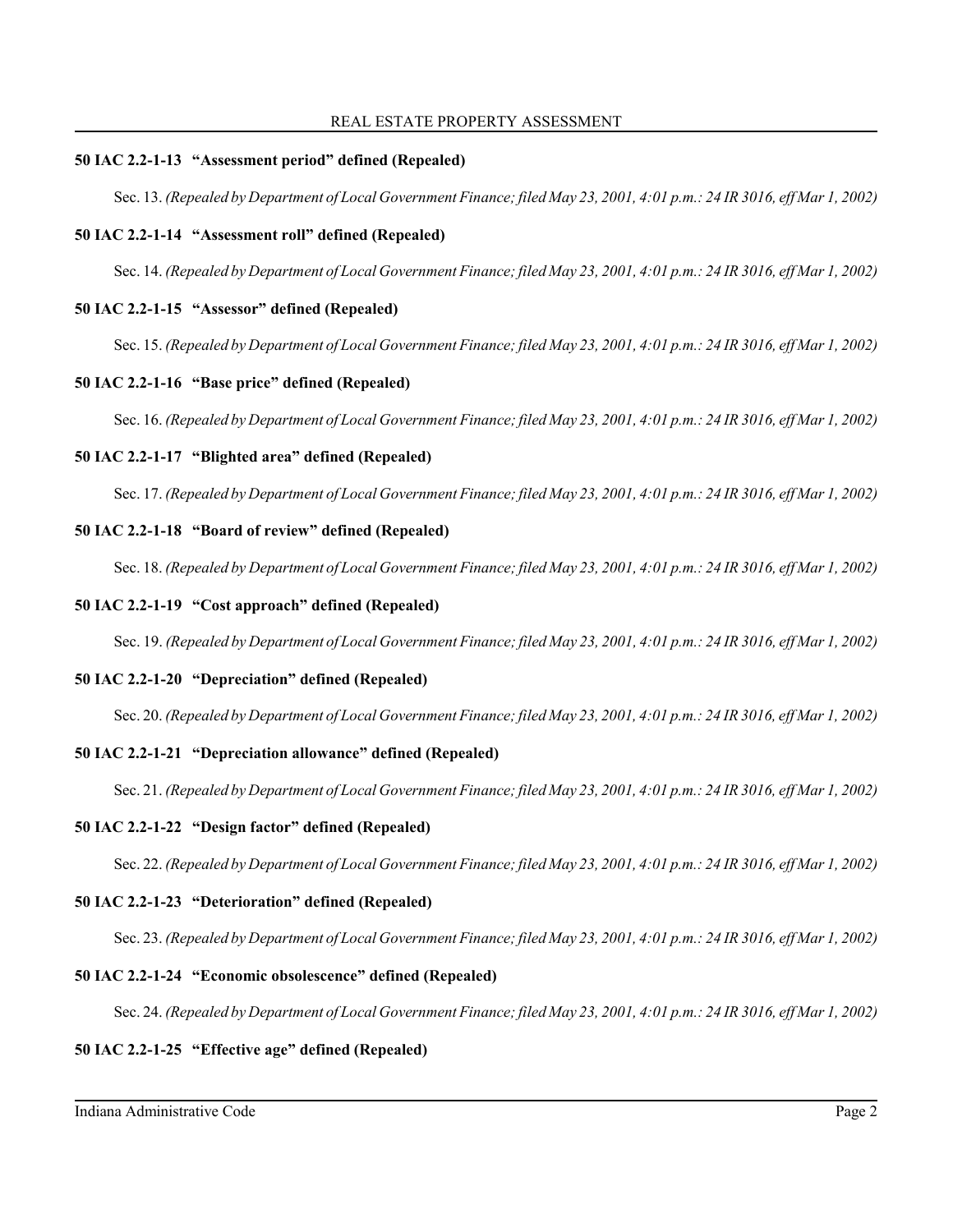Sec. 25. *(Repealed by Department of Local Government Finance; filed Jun 24, 1994, 2:00 p.m.: 17 IR 2619)*

## **50 IAC 2.2-1-25.1 "Effective age" defined (Repealed)**

Sec. 25.1. *(Repealed by Department of Local Government Finance; filed May 23, 2001, 4:01 p.m.: 24 IR 3016, eff Mar 1, 2002)*

### **50 IAC 2.2-1-26 "Effective assessment date" defined (Repealed)**

Sec. 26. *(Repealed by Department of Local Government Finance; filed May 23, 2001, 4:01 p.m.: 24 IR 3016, eff Mar 1, 2002)*

### **50 IAC 2.2-1-27 "Equalization" defined (Repealed)**

Sec. 27. *(Repealed by Department of Local Government Finance; filed May 23, 2001, 4:01 p.m.: 24 IR 3016, eff Mar 1, 2002)*

### **50 IAC 2.2-1-28 "Equity" defined (Repealed)**

Sec. 28. *(Repealed by Department of Local Government Finance; filed May 23, 2001, 4:01 p.m.: 24 IR 3016, eff Mar 1, 2002)*

# **50 IAC 2.2-1-29 "Functional obsolescence" defined (Repealed)**

Sec. 29. *(Repealed by Department of Local Government Finance; filed May 23, 2001, 4:01 p.m.: 24 IR 3016, eff Mar 1, 2002)*

### **50 IAC 2.2-1-30 "Grade" defined (Repealed)**

Sec. 30. *(Repealed by Department of Local Government Finance; filed May 23, 2001, 4:01 p.m.: 24 IR 3016, eff Mar 1, 2002)*

## **50 IAC 2.2-1-31 "Grade factor" defined (Repealed)**

Sec. 31. *(Repealed by Department of Local Government Finance; filed May 23, 2001, 4:01 p.m.: 24 IR 3016, eff Mar 1, 2002)*

### **50 IAC 2.2-1-32 "Gross area" defined (Repealed)**

Sec. 32. *(Repealed by Department of Local Government Finance; filed May 23, 2001, 4:01 p.m.: 24 IR 3016, eff Mar 1, 2002)*

### **50 IAC 2.2-1-33 "Industrial property" defined (Repealed)**

Sec. 33. *(Repealed by Department of Local Government Finance; filed May 23, 2001, 4:01 p.m.: 24 IR 3016, eff Mar 1, 2002)*

#### **50 IAC 2.2-1-34 "Lister" defined (Repealed)**

Sec. 34. *(Repealed by Department of Local Government Finance; filed May 23, 2001, 4:01 p.m.: 24 IR 3016, eff Mar 1, 2002)*

### **50 IAC 2.2-1-35 "Mass appraisal" defined (Repealed)**

Sec. 35. *(Repealed by Department of Local Government Finance; filed May 23, 2001, 4:01 p.m.: 24 IR 3016, eff Mar 1, 2002)*

#### **50 IAC 2.2-1-36 "Mineral rights" defined (Repealed)**

Sec. 36. *(Repealed by Department of Local Government Finance; filed May 23, 2001, 4:01 p.m.: 24 IR 3016, eff Mar 1, 2002)*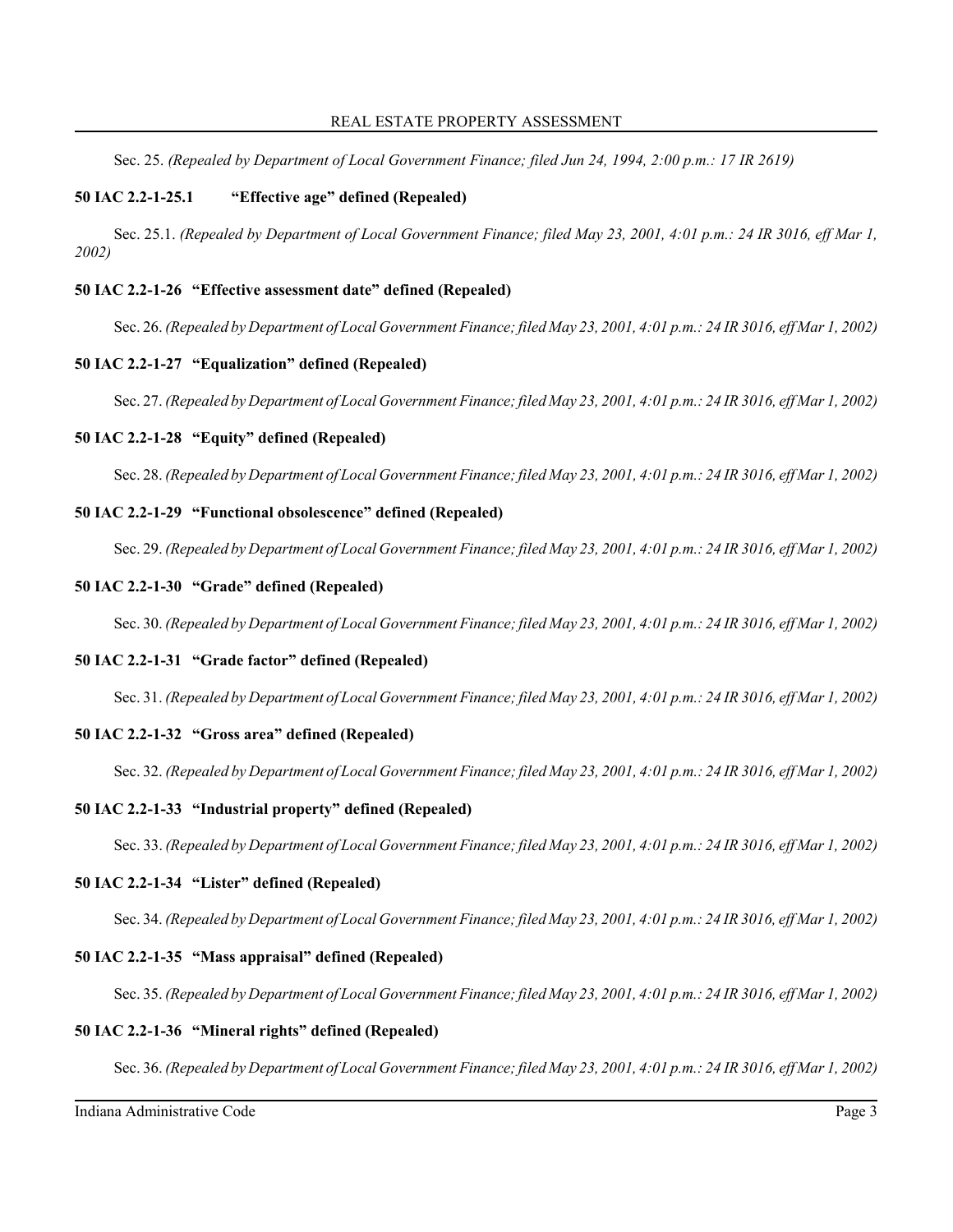## **50 IAC 2.2-1-37 "Model method" defined (Repealed)**

Sec. 37. *(Repealed by Department of Local Government Finance; filed May 23, 2001, 4:01 p.m.: 24 IR 3016, eff Mar 1, 2002)*

# **50 IAC 2.2-1-38 "Modernization" defined (Repealed)**

Sec. 38. *(Repealed by Department of Local Government Finance; filed May 23, 2001, 4:01 p.m.: 24 IR 3016, eff Mar 1, 2002)*

## **50 IAC 2.2-1-39 "Neighborhood" defined (Repealed)**

Sec. 39. *(Repealed by Department of Local Government Finance; filed May 23, 2001, 4:01 p.m.: 24 IR 3016, eff Mar 1, 2002)*

## **50 IAC 2.2-1-40 "Obsolescence" defined (Repealed)**

Sec. 40. *(Repealed by Department of Local Government Finance; filed May 23, 2001, 4:01 p.m.: 24 IR 3016, eff Mar 1, 2002)*

## **50 IAC 2.2-1-41 "Overassessed" defined (Repealed)**

Sec. 41. *(Repealed by Department of Local Government Finance; filed May 23, 2001, 4:01 p.m.: 24 IR 3016, eff Mar 1, 2002)*

## **50 IAC 2.2-1-42 "Parcel" defined (Repealed)**

Sec. 42. *(Repealed by Department of Local Government Finance; filed May 23, 2001, 4:01 p.m.: 24 IR 3016, eff Mar 1, 2002)*

## **50 IAC 2.2-1-43 "Permanent parcel number" defined (Repealed)**

Sec. 43. *(Repealed by Department of Local Government Finance; filed May 23, 2001, 4:01 p.m.: 24 IR 3016, eff Mar 1, 2002)*

# **50 IAC 2.2-1-44 "Personal property" defined (Repealed)**

Sec. 44. *(Repealed by Department of Local Government Finance; filed May 23, 2001, 4:01 p.m.: 24 IR 3016, eff Mar 1, 2002)*

### **50 IAC 2.2-1-45 "Property class" defined (Repealed)**

Sec. 45. *(Repealed by Department of Local Government Finance; filed May 23, 2001, 4:01 p.m.: 24 IR 3016, eff Mar 1, 2002)*

### **50 IAC 2.2-1-46 "Property inspection" defined (Repealed)**

Sec. 46. *(Repealed by Department of Local Government Finance; filed May 23, 2001, 4:01 p.m.: 24 IR 3016, eff Mar 1, 2002)*

### **50 IAC 2.2-1-47 "Property record card" defined (Repealed)**

Sec. 47. *(Repealed by Department of Local Government Finance; filed May 23, 2001, 4:01 p.m.: 24 IR 3016, eff Mar 1, 2002)*

# **50 IAC 2.2-1-48 "Public utility property" defined (Repealed)**

Sec. 48. *(Repealed by Department of Local Government Finance; filed May 23, 2001, 4:01 p.m.: 24 IR 3016, eff Mar 1, 2002)*

## **50 IAC 2.2-1-49 "Real estate" defined (Repealed)**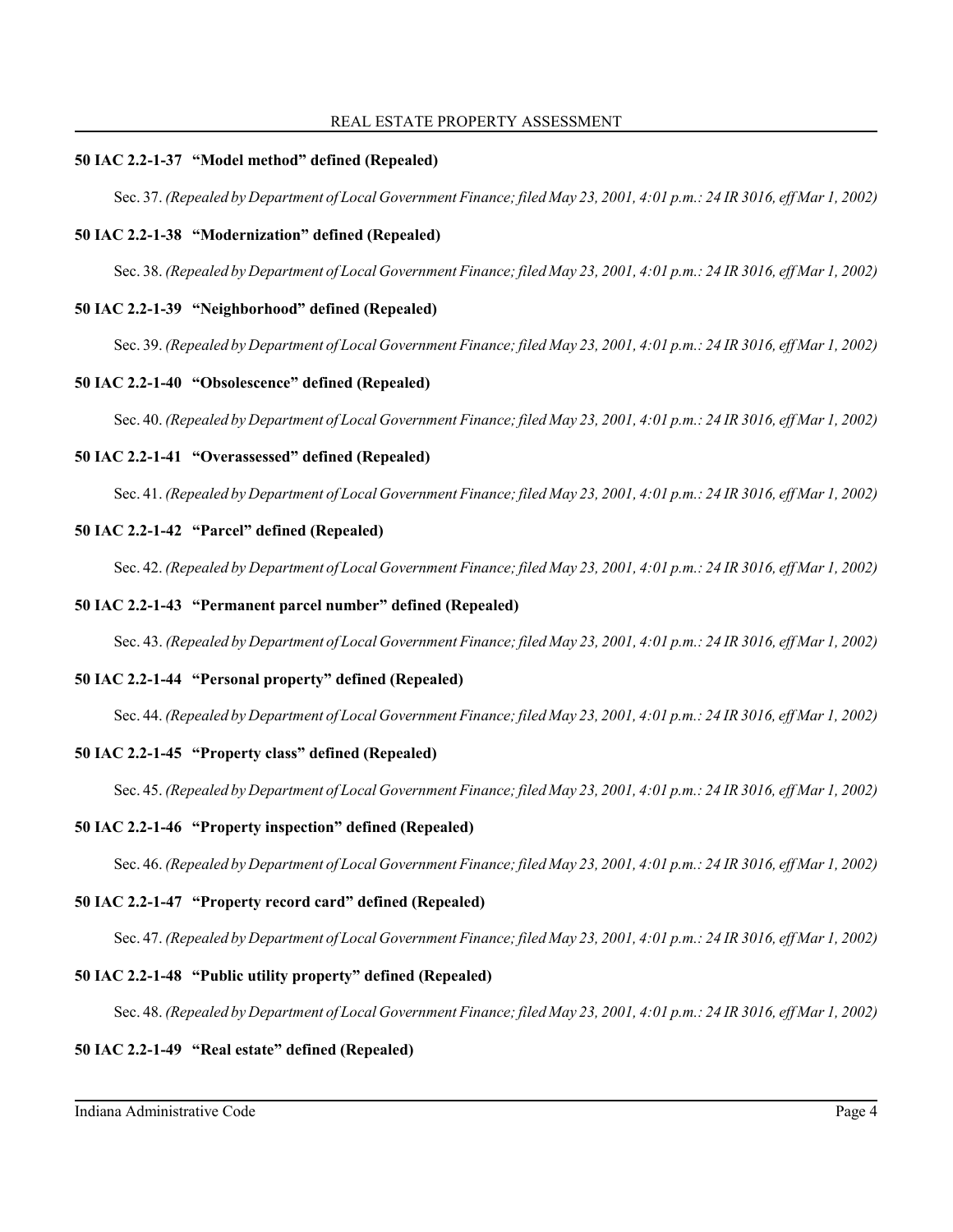Sec. 49. *(Repealed by Department of Local Government Finance; filed May 23, 2001, 4:01 p.m.: 24 IR 3016, eff Mar 1, 2002)*

### **50 IAC 2.2-1-50 "Real property" defined (Repealed)**

Sec. 50. *(Repealed by Department of Local Government Finance; filed May 23, 2001, 4:01 p.m.: 24 IR 3016, eff Mar 1, 2002)*

#### **50 IAC 2.2-1-51 "Reassessment" defined (Repealed)**

Sec. 51. *(Repealed by Department of Local Government Finance; filed May 23, 2001, 4:01 p.m.: 24 IR 3016, eff Mar 1, 2002)*

### **50 IAC 2.2-1-52 "Replacement cost" defined (Repealed)**

Sec. 52. *(Repealed by Department of Local Government Finance; filed May 23, 2001, 4:01 p.m.: 24 IR 3016, eff Mar 1, 2002)*

### **50 IAC 2.2-1-53 "Residential property" defined (Repealed)**

Sec. 53. *(Repealed by Department of Local Government Finance; filed May 23, 2001, 4:01 p.m.: 24 IR 3016, eff Mar 1, 2002)*

### **50 IAC 2.2-1-53.5 "Riverboat" defined (Repealed)**

Sec. 53.5. *(Repealed by Department of Local Government Finance; filed May 23, 2001, 4:01 p.m.: 24 IR 3016, eff Mar 1, 2002)*

### **50 IAC 2.2-1-54 "Salvage value" defined (Repealed)**

Sec. 54. *(Repealed by Department of Local Government Finance; filed May 23, 2001, 4:01 p.m.: 24 IR 3016, eff Mar 1, 2002)*

## **50 IAC 2.2-1-55 "Soil productivity" defined (Repealed)**

Sec. 55. *(Repealed by Department of Local Government Finance; filed May 23, 2001, 4:01 p.m.: 24 IR 3016, eff Mar 1, 2002)*

### **50 IAC 2.2-1-56 "Sound value estimate" defined (Repealed)**

Sec. 56. *(Repealed by Department of Local Government Finance; filed May 23, 2001, 4:01 p.m.: 24 IR 3016, eff Mar 1, 2002)*

#### **50 IAC 2.2-1-57 "Tax bill" defined (Repealed)**

Sec. 57. *(Repealed by Department of Local Government Finance; filed May 23, 2001, 4:01 p.m.: 24 IR 3016, eff Mar 1, 2002)*

#### **50 IAC 2.2-1-58 "Tax district" defined (Repealed)**

Sec. 58. *(Repealed by Department of Local Government Finance; filed May 23, 2001, 4:01 p.m.: 24 IR 3016, eff Mar 1, 2002)*

## **50 IAC 2.2-1-59 "Tax levy" defined (Repealed)**

Sec. 59. *(Repealed by Department of Local Government Finance; filed May 23, 2001, 4:01 p.m.: 24 IR 3016, eff Mar 1, 2002)*

#### **50 IAC 2.2-1-60 "Tax rate" defined (Repealed)**

Sec. 60. *(Repealed by Department of Local Government Finance; filed May 23, 2001, 4:01 p.m.: 24 IR 3016, eff Mar 1, 2002)*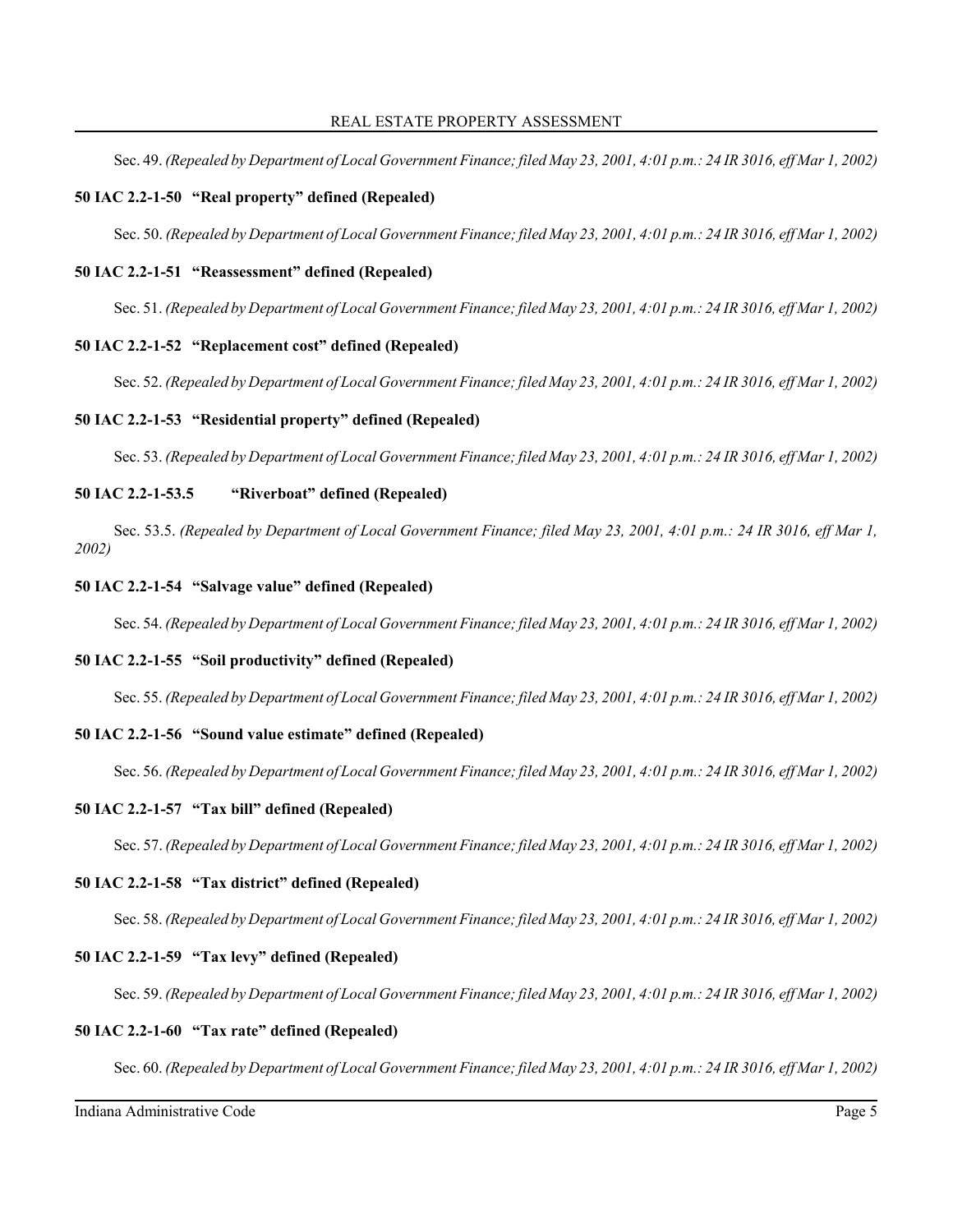#### REAL ESTATE PROPERTY ASSESSMENT

### **50 IAC 2.2-1-61 "Underassessed" defined (Repealed)**

Sec. 61. *(Repealed by Department of Local Government Finance; filed May 23, 2001, 4:01 p.m.: 24 IR 3016, eff Mar 1, 2002)*

### **50 IAC 2.2-1-62 "Uniformity" defined (Repealed)**

Sec. 62. *(Repealed by Department of Local Government Finance; filed May 23, 2001, 4:01 p.m.: 24 IR 3016, eff Mar 1, 2002)*

## **50 IAC 2.2-1-63 "Unit cost or price" defined (Repealed)**

Sec. 63. *(Repealed by Department of Local Government Finance; filed May 23, 2001, 4:01 p.m.: 24 IR 3016, eff Mar 1, 2002)*

### **Rule 2. Procedures for Real Property Assessment (Repealed)**

*(Repealed by Department of Local Government Finance; filed May 23, 2001, 4:01 p.m.: 24 IR 3016, eff Mar 1, 2002)*

### **Rule 3. Determination of Property as Real or Personal (Repealed)**

*(Repealed by Department of Local Government Finance; filed May 23, 2001, 4:01 p.m.: 24 IR 3016, eff Mar 1, 2002)*

## **Rule 4. Residential, Commercial, Industrial Land, and Agricultural Homesites**

### **50 IAC 2.2-4-1 Primary definitions (Repealed)**

Sec. 1. *(Repealed by Department of Local Government Finance; filed May 23, 2001, 4:01 p.m.: 24 IR 3016, eff Mar 1, 2002)*

### **50 IAC 2.2-4-2 County land valuation commission (Repealed)**

Sec. 2. *(Repealed by Department of Local Government Finance; filed May 29, 1998, 11:59 a.m.: 21 IR 3697)*

### **50 IAC 2.2-4-3 State board review of commission results (Repealed)**

Sec. 3. *(Repealed by Department of Local Government Finance; filed May 29, 1998, 11:59 a.m.: 21 IR 3697)*

### **50 IAC 2.2-4-4 Land value maps (Repealed)**

Sec. 4. *(Repealed by Department of Local Government Finance; filed May 29, 1998, 11:59 a.m.: 21 IR 3697)*

### **50 IAC 2.2-4-5 Methods of evaluating sales information (Repealed)**

Sec. 5. *(Repealed by Department of Local Government Finance; filed May 23, 2001, 4:01 p.m.: 24 IR 3016, eff Mar 1, 2002)*

### **50 IAC 2.2-4-6 Unit values (Repealed)**

Sec. 6. *(Repealed by Department of Local Government Finance; filed May 23, 2001, 4:01 p.m.: 24 IR 3016, eff Mar 1, 2002)*

### **50 IAC 2.2-4-7 Platted lots; improved vacant lots (Repealed)**

Sec. 7. *(Repealed by Department of Local Government Finance; filed May 23, 2001, 4:01 p.m.: 24 IR 3016, eff Mar 1, 2002)*

### **50 IAC 2.2-4-8 Platted lots; depth (Repealed)**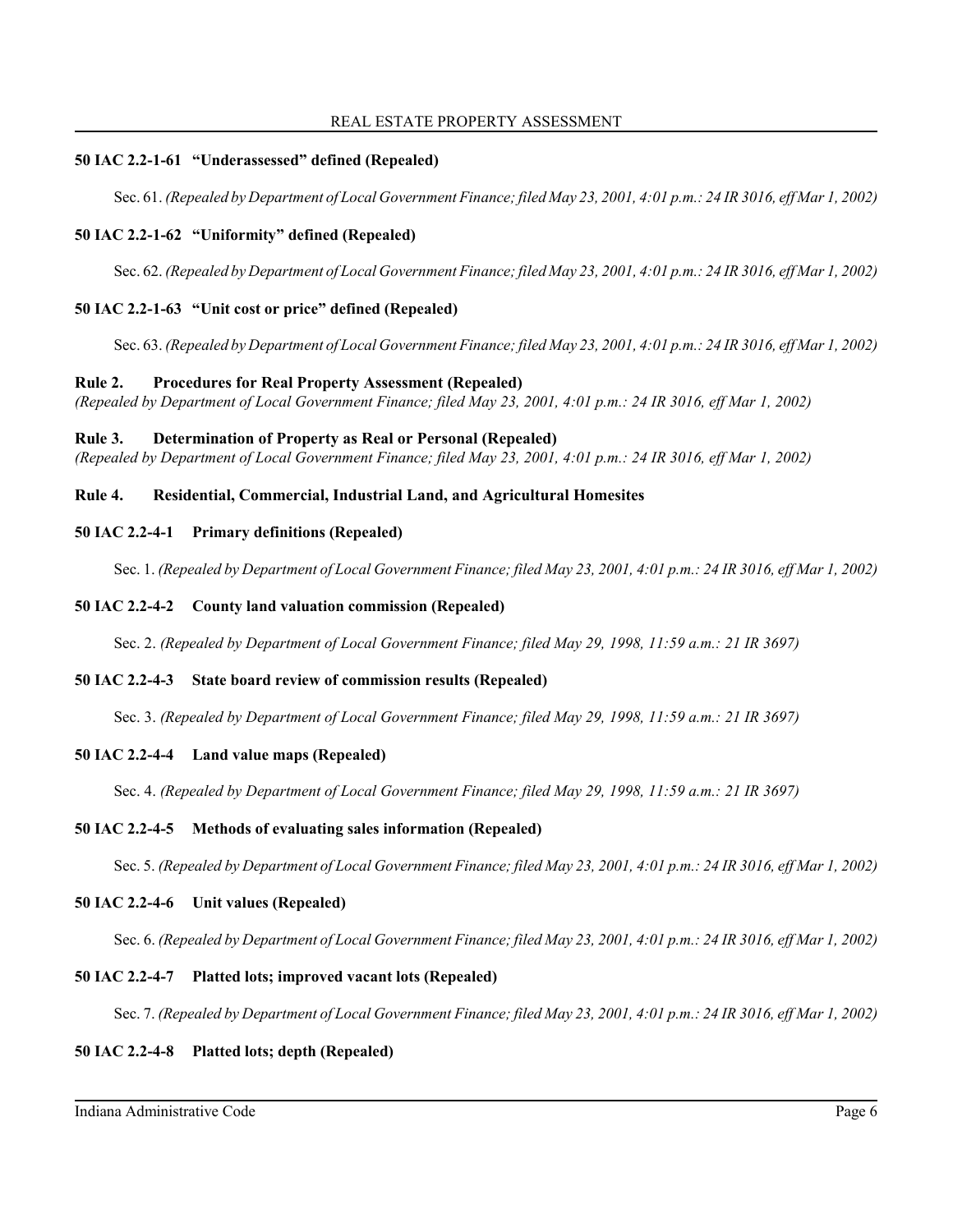Sec. 8. *(Repealed by Department of Local Government Finance; filed May 23, 2001, 4:01 p.m.: 24 IR 3016, eff Mar 1, 2002)*

### **50 IAC 2.2-4-9 Platted lots; effective frontage and depth (Repealed)**

Sec. 9. *(Repealed by Department of Local Government Finance; filed May 23, 2001, 4:01 p.m.: 24 IR 3016, eff Mar 1, 2002)*

#### **50 IAC 2.2-4-10 Platted lots; property record card calculations (Repealed)**

Sec. 10. *(Repealed by Department of Local Government Finance; filed May 23, 2001, 4:01 p.m.: 24 IR 3016, eff Mar 1, 2002)*

#### **50 IAC 2.2-4-11 Platted lots; front foot values (Repealed)**

Sec. 11. *(Repealed by Department of Local Government Finance; filed May 23, 2001, 4:01 p.m.: 24 IR 3016, eff Mar 1, 2002)*

### **50 IAC 2.2-4-12 Platted lots; influence factors (Repealed)**

Sec. 12. *(Repealed by Department of Local Government Finance; filed May 23, 2001, 4:01 p.m.: 24 IR 3016, eff Mar 1, 2002)*

#### **50 IAC 2.2-4-13 Residential acreage and agricultural homesite (Repealed)**

Sec. 13. *(Repealed by Department of Local Government Finance; filed May 23, 2001, 4:01 p.m.: 24 IR 3016, eff Mar 1, 2002)*

#### **50 IAC 2.2-4-14 Residential acreage and agricultural homesite; property record card (Repealed)**

Sec. 14. *(Repealed by Department of Local Government Finance; filed May 23, 2001, 4:01 p.m.: 24 IR 3016, eff Mar 1, 2002)*

### **50 IAC 2.2-4-15 Residential acreage and agricultural homesite; indicated base rates (Repealed)**

Sec. 15. *(Repealed by Department of Local Government Finance; filed May 23, 2001, 4:01 p.m.: 24 IR 3016, eff Mar 1, 2002)*

#### **50 IAC 2.2-4-16 Residential acreage and agricultural homesite; influence factors (Repealed)**

Sec. 16. *(Repealed by Department of Local Government Finance; filed May 23, 2001, 4:01 p.m.: 24 IR 3016, eff Mar 1, 2002)*

#### **50 IAC 2.2-4-17 Commercial and industrial acreage (Repealed)**

Sec. 17. *(Repealed by Department of Local Government Finance; filed May 23, 2001, 4:01 p.m.: 24 IR 3016, eff Mar 1, 2002)*

## **50 IAC 2.2-4-18 Reporting commission results to the state board of tax commissioners (Repealed)**

Sec. 18. *(Repealed by Department of Local Government Finance; filed May 23, 2001, 4:01 p.m.: 24 IR 3016, eff Mar 1, 2002)*

#### **50 IAC 2.2-4-19 Standard depth tables and summary report forms (Repealed)**

Sec. 19. *(Repealed by Department of Local Government Finance; filed May 23, 2001, 4:01 p.m.: 24 IR 3016, eff Mar 1, 2002)*

#### **Rule 5. Land; Agricultural Use (Repealed)**

*(Repealed by Department of Local Government Finance; filed May 23, 2001, 4:01 p.m.: 24 IR 3016, eff Mar 1, 2002)*

## **Rule 6. General Residential and Agricultural (Repealed)**

Indiana Administrative Code Page 7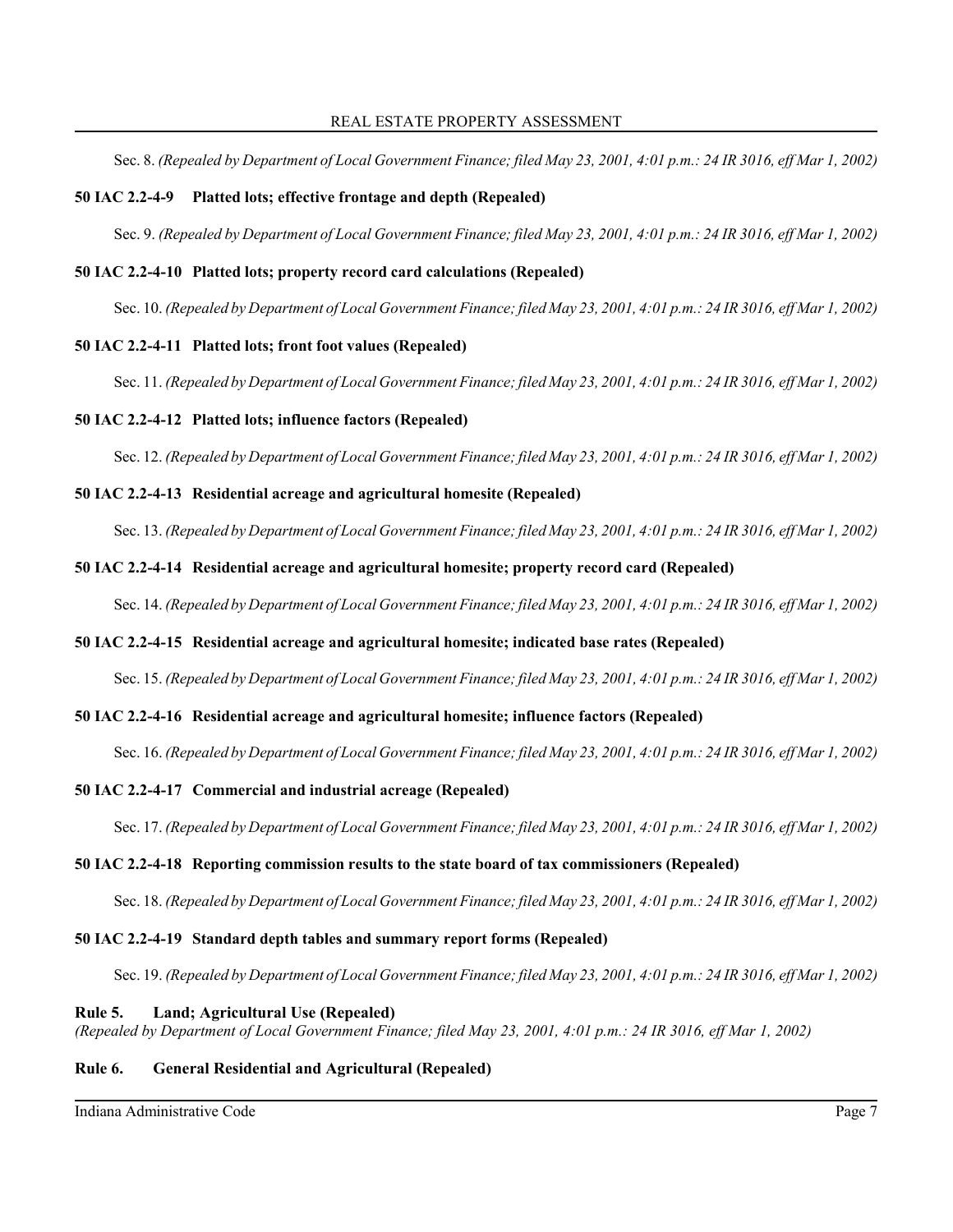*(Repealed by Department of Local Government Finance; filed May 23, 2001, 4:01 p.m.: 24 IR 3016, eff Mar 1, 2002)*

## **Rule 7. Residential Dwelling Units**

## **50 IAC 2.2-7-1 Property record card abbreviations (Repealed)**

Sec. 1. *(Repealed by Department of Local Government Finance; filed May 23, 2001, 4:01 p.m.: 24 IR 3016, eff Mar 1, 2002)*

## **50 IAC 2.2-7-2 Measurements and calculations (Repealed)**

Sec. 2. *(Repealed by Department of Local Government Finance; filed May 23, 2001, 4:01 p.m.: 24 IR 3016, eff Mar 1, 2002)*

## **50 IAC 2.2-7-3 Story descriptions (Repealed)**

Sec. 3. *(Repealed by Department of Local Government Finance; filed May 23, 2001, 4:01 p.m.: 24 IR 3016, eff Mar 1, 2002)*

## **50 IAC 2.2-7-4 Garages and carports (Repealed)**

Sec. 4. *(Repealed by Department of Local Government Finance; filed May 23, 2001, 4:01 p.m.: 24 IR 3016, eff Mar 1, 2002)*

## **50 IAC 2.2-7-5 Exterior features (Repealed)**

Sec. 5. *(Repealed by Department of Local Government Finance; filed May 23, 2001, 4:01 p.m.: 24 IR 3016, eff Mar 1, 2002)*

### **50 IAC 2.2-7-6 Grade (Repealed)**

Sec. 6. *(Repealed by Department of Local Government Finance; filed May 23, 2001, 4:01 p.m.: 24 IR 3016, eff Mar 1, 2002)*

### **50 IAC 2.2-7-7 Data collection (Repealed)**

Sec. 7. *(Repealed by Department of Local Government Finance; filed Jun 24, 1994, 2:00 p.m.: 17 IR 2619)*

### **50 IAC 2.2-7-7.1 Data collection (Repealed)**

Sec. 7.1. *(Repealed by Department of Local Government Finance; filed May 23, 2001, 4:01 p.m.: 24 IR 3016, eff Mar 1, 2002)*

### **50 IAC 2.2-7-8 Pricing (Repealed)**

Sec. 8. *(Repealed by Department of Local Government Finance; filed Jun 24, 1994, 2:00 p.m.: 17 IR 2619; errata filed Sep 30, 1994, 1:55 p.m.: 18 IR 268)*

### **50 IAC 2.2-7-8.1 Pricing (Repealed)**

Sec. 8.1. *(Repealed by Department of Local Government Finance; filed May 23, 2001, 4:01 p.m.: 24 IR 3016, eff Mar 1, 2002)*

### **50 IAC 2.2-7-9 Dwelling depreciation (Repealed)**

Sec. 9. *(Repealed by Department of Local Government Finance; filed May 23, 2001, 4:01 p.m.: 24 IR 3016, eff Mar 1, 2002)*

# **50 IAC 2.2-7-10 Graded residential photographs (Repealed)**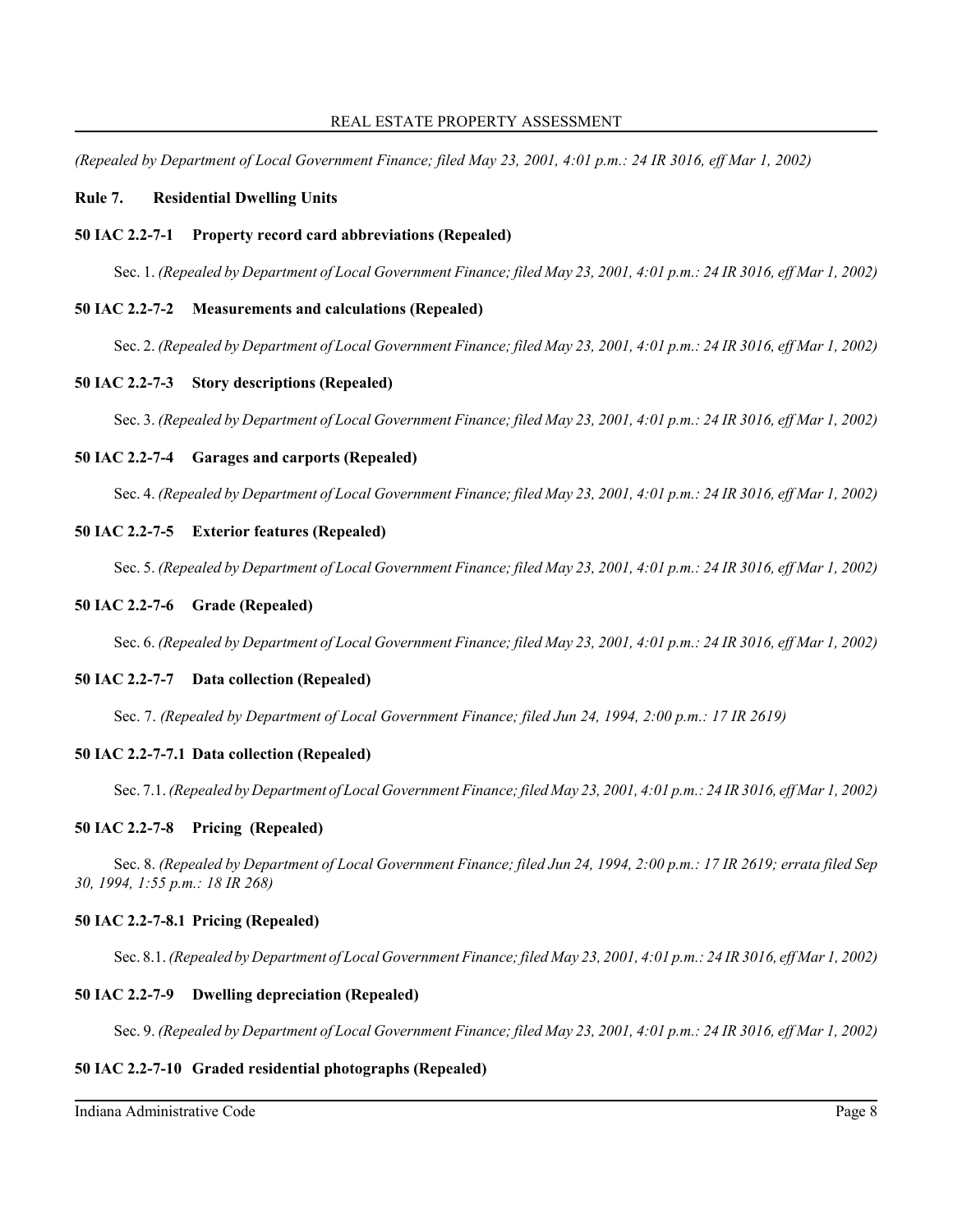#### REAL ESTATE PROPERTY ASSESSMENT

Sec. 10. *(Repealed by Department of Local Government Finance; filed May 23, 2001, 4:01 p.m.: 24 IR 3016, eff Mar 1, 2002)*

### **50 IAC 2.2-7-11 Residential dwelling cost schedules (Repealed)**

Sec. 11. *(Repealed by Department of Local Government Finance; filed May 23, 2001, 4:01 p.m.: 24 IR 3016, eff Mar 1, 2002)*

## **50 IAC 2.2-7-12 Residential dwelling depreciation table (Repealed)**

Sec. 12. *(Repealed by Department of Local Government Finance; filed May 23, 2001, 4:01 p.m.: 24 IR 3016, eff Mar 1, 2002)*

## **Rule 8. Mobile Homes and Manufactured Homes (Repealed)**

*(Repealed by Department of Local Government Finance; filed May 23, 2001, 4:01 p.m.: 24 IR 3016, eff Mar 1, 2002)*

### **Rule 9. Residential Yard and Agricultural Improvements (Repealed)**

*(Repealed by Department of Local Government Finance; filed May 23, 2001, 4:01 p.m.: 24 IR 3016, eff Mar 1, 2002)*

**Rule 10. General Commercial and Industrial**

## **50 IAC 2.2-10-1 Definitions (Repealed)**

Sec. 1. *(Repealed by Department of Local Government Finance; filed May 23, 2001, 4:01 p.m.: 24 IR 3016, eff Mar 1, 2002)*

## **50 IAC 2.2-10-2 Concepts (Repealed)**

Sec. 2. *(Repealed by Department of Local Government Finance; filed May 23, 2001, 4:01 p.m.: 24 IR 3016, eff Mar 1, 2002)*

### **50 IAC 2.2-10-3 Grade (Repealed)**

Sec. 3. *(Repealed by Department of Local Government Finance; filed May 23, 2001, 4:01 p.m.: 24 IR 3016, eff Mar 1, 2002)*

# **50 IAC 2.2-10-4 Front of the commercial and industrial property record card (Repealed)**

Sec. 4. *(Repealed by Department of Local Government Finance; filed May 23, 2001, 4:01 p.m.: 24 IR 3016, eff Mar 1, 2002)*

### **50 IAC 2.2-10-5 Data collection (Repealed)**

Sec. 5. *(Repealed by Department of Local Government Finance; filed May 23, 2001, 4:01 p.m.: 24 IR 3016, eff Mar 1, 2002)*

### **50 IAC 2.2-10-6 Pricing (Repealed)**

Sec. 6. *(Repealed by Department of Local Government Finance; filed Jun 24, 1994, 2:00 p.m.: 17 IR 2619)*

### **50 IAC 2.2-10-6.1 Pricing (Repealed)**

Sec. 6.1. *(Repealed by Department of Local Government Finance; filed May 23, 2001, 4:01 p.m.: 24 IR 3016, eff Mar 1, 2002)*

### **50 IAC 2.2-10-7 Commercial and industrial building depreciation (Repealed)**

Sec. 7. *(Repealed by Department of Local Government Finance; filed May 23, 2001, 4:01 p.m.: 24 IR 3016, eff Mar 1, 2002)*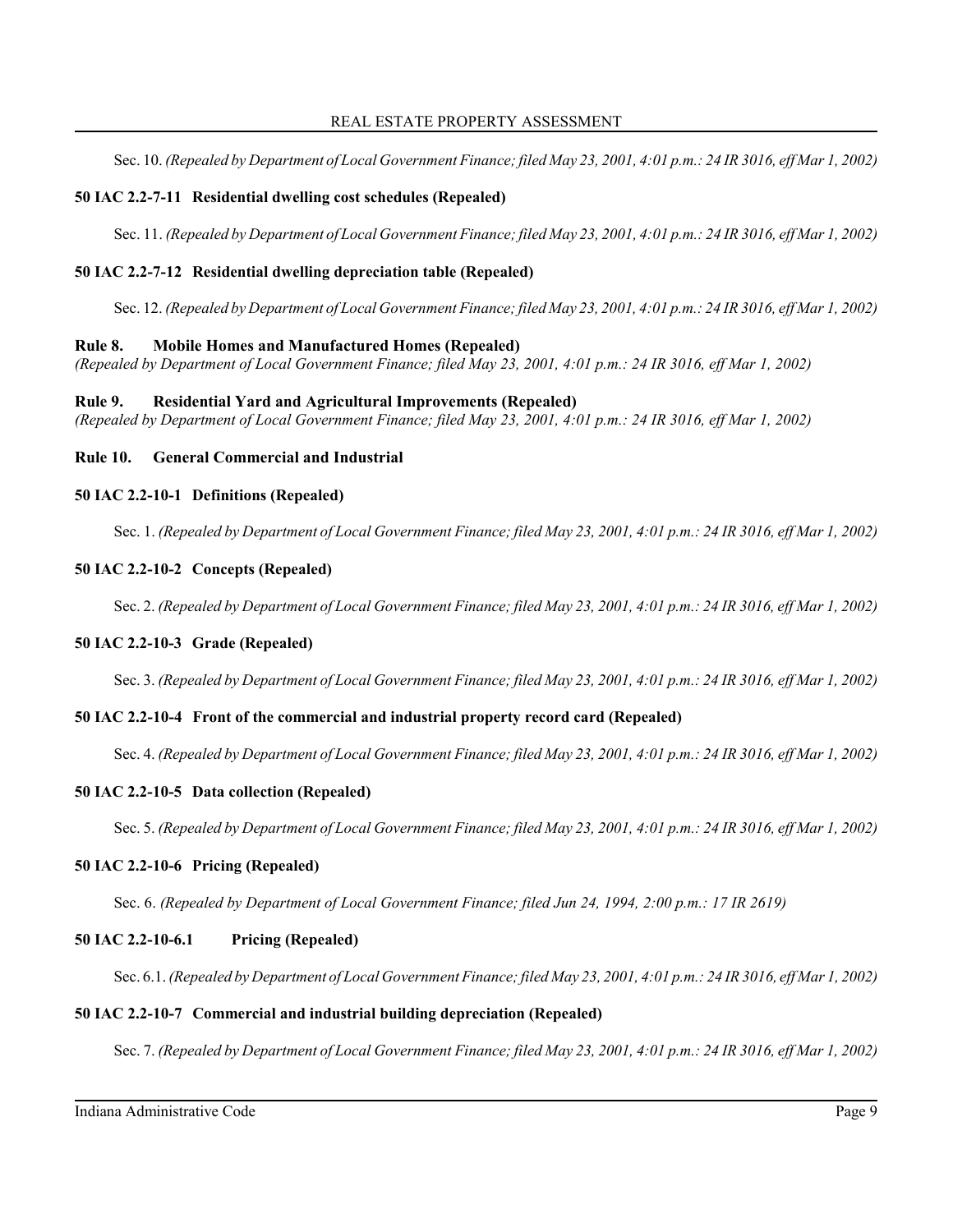#### **50 IAC 2.2-10-8 Industrial report (Repealed)**

Sec. 8. *(Repealed by Department of Local Government Finance; filed May 23, 2001, 4:01 p.m.: 24 IR 3016, eff Mar 1, 2002)*

### **Rule 11. General Commercial Models**

#### **50 IAC 2.2-11-1 General commercial mercantile "GCM" models (Repealed)**

Sec. 1. *(Repealed by Department of Local Government Finance; filed May 23, 2001, 4:01 p.m.: 24 IR 3016, eff Mar 1, 2002)*

### **50 IAC 2.2-11-2 General commercial industrial "GCI" models (Repealed)**

Sec. 2. *(Repealed by Department of Local Government Finance; filed May 23, 2001, 4:01 p.m.: 24 IR 3016, eff Mar 1, 2002)*

### **50 IAC 2.2-11-3 General commercial residential "GCR" models (Repealed)**

Sec. 3. *(Repealed by Department of Local Government Finance; filed May 23, 2001, 4:01 p.m.: 24 IR 3016, eff Mar 1, 2002)*

### **50 IAC 2.2-11-4 Graded photographs of various commercial and industrial buildings (Repealed)**

Sec. 4. *(Repealed by Department of Local Government Finance; filed Jun 24, 1994, 2:00 p.m.: 17 IR 2619)*

### **50 IAC 2.2-11-4.1 Graded photographs of various commercial and industrial buildings (Repealed)**

Sec. 4.1. *(Repealed by Department of Local Government Finance; filed May 23, 2001, 4:01 p.m.: 24 IR 3016, eff Mar 1, 2002)*

## **50 IAC 2.2-11-5 Selection of schedules (Repealed)**

Sec. 5. *(Repealed by Department of Local Government Finance; filed Jun 24, 1994, 2:00 p.m.: 17 IR 2619)*

### **50 IAC 2.2-11-5.1 Selection of schedules (Repealed)**

Sec. 5.1. *(Repealed by Department of Local Government Finance; filed May 23, 2001, 4:01 p.m.: 24 IR 3016, eff Mar 1, 2002)*

### **50 IAC 2.2-11-6 Commercial and industrial cost schedules (Repealed)**

Sec. 6. *(Repealed by Department of Local Government Finance; filed May 23, 2001, 4:01 p.m.: 24 IR 3016, eff Mar 1, 2002)*

## **50 IAC 2.2-11-7 Commercial and industrial depreciation tables (Repealed)**

Sec. 7. *(Repealed by Department of Local Government Finance; filed May 23, 2001, 4:01 p.m.: 24 IR 3016, eff Mar 1, 2002)*

## **Rule 12. Commercial and Industrial Yard Improvements**

#### **50 IAC 2.2-12-1 Concepts (Repealed)**

Sec. 1. *(Repealed by Department of Local Government Finance; filed May 23, 2001, 4:01 p.m.: 24 IR 3016, eff Mar 1, 2002)*

## **50 IAC 2.2-12-2 Data collection (Repealed)**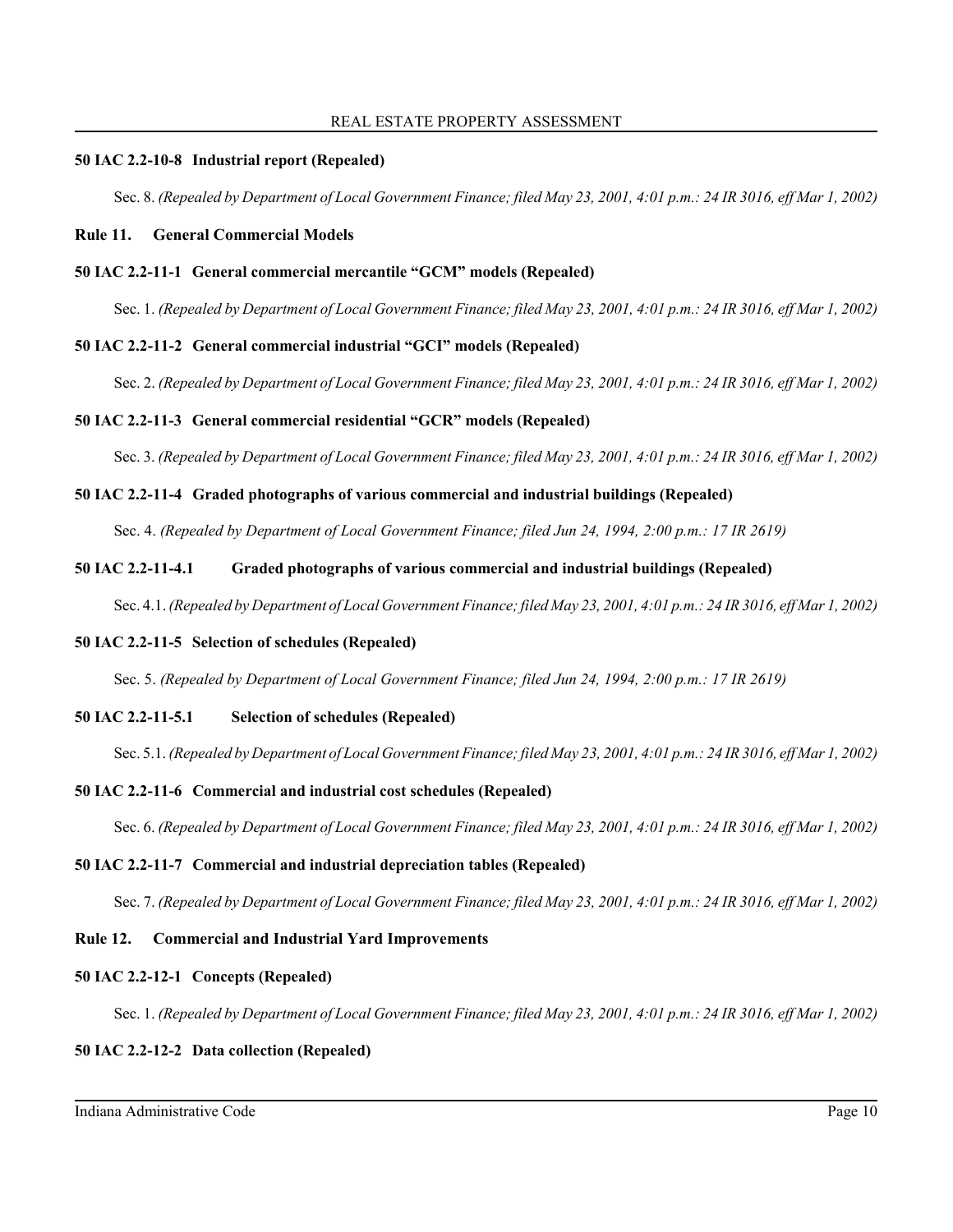Sec. 2. *(Repealed by Department of Local Government Finance; filed May 23, 2001, 4:01 p.m.: 24 IR 3016, eff Mar 1, 2002)*

### **50 IAC 2.2-12-3 Pricing (Repealed)**

Sec. 3. *(Repealed by Department of Local Government Finance; filed May 23, 2001, 4:01 p.m.: 24 IR 3017, eff Mar 1, 2002)*

### **50 IAC 2.2-12-4 Commercial and industrial yard improvement depreciation (Repealed)**

Sec. 4. *(Repealed by Department of Local Government Finance; filed May 23, 2001, 4:01 p.m.: 24 IR 3017, eff Mar 1, 2002)*

### **50 IAC 2.2-12-5 Commercial and industrial yard improvement cost schedules (Repealed)**

Sec. 5. *(Repealed by Department of Local Government Finance; filed May 23, 2001, 4:01 p.m.: 24 IR 3017, eff Mar 1, 2002)*

### **50 IAC 2.2-12-6 Commercial and industrial yard improvement depreciation tables (Repealed)**

Sec. 6. *(Repealed by Department of Local Government Finance; filed Jun 24, 1994, 2:00 p.m.: 17 IR 2619)*

### **50 IAC 2.2-12-6.1 Commercial and industrial yard improvement depreciation tables (Repealed)**

Sec. 6.1. *(Repealed by Department of Local Government Finance; filed May 23, 2001, 4:01 p.m.: 24 IR 3017, eff Mar 1, 2002)*

### **50 IAC 2.2-12-7 Riverboat cost schedules (Repealed)**

Sec. 7. *(Repealed by Department of Local Government Finance; filed May 23, 2001, 4:01 p.m.: 24 IR 3017, eff Mar 1, 2002)*

### **50 IAC 2.2-12-8 Riverboat depreciation tables (Repealed)**

Sec. 8. *(Repealed by Department of Local Government Finance; filed May 23, 2001, 4:01 p.m.: 24 IR 3017, eff Mar 1, 2002)*

#### **Rule 13. Special Use Commercial Properties (Repealed)**

*(Repealed by Department of Local Government Finance; filed May 23, 2001, 4:01 p.m.: 24 IR 3017, eff Mar 1, 2002)*

#### **Rule 14. Utility Property (Repealed)**

*(Repealed by Department of Local Government Finance; filed May 23, 2001, 4:01 p.m.: 24 IR 3017, eff Mar 1, 2002)*

#### **Rule 15. Unit-in-Place (Repealed)**

*(Repealed by Department of Local Government Finance; filed May 23, 2001, 4:01 p.m.: 24 IR 3017, eff Mar 1, 2002)*

# **Rule 16. Miscellaneous Information**

#### **50 IAC 2.2-16-1 Assessing terms (Repealed)**

Sec. 1. *(Repealed by Department of Local Government Finance; filed May 23, 2001, 4:01 p.m.: 24 IR 3017, eff Mar 1, 2002)*

### **50 IAC 2.2-16-2 Architectural terms (Repealed)**

Sec. 2. *(Repealed by Department of Local Government Finance; filed May 23, 2001, 4:01 p.m.: 24 IR 3017, eff Mar 1, 2002)*

### **50 IAC 2.2-16-3 General real estate terms (Repealed)**